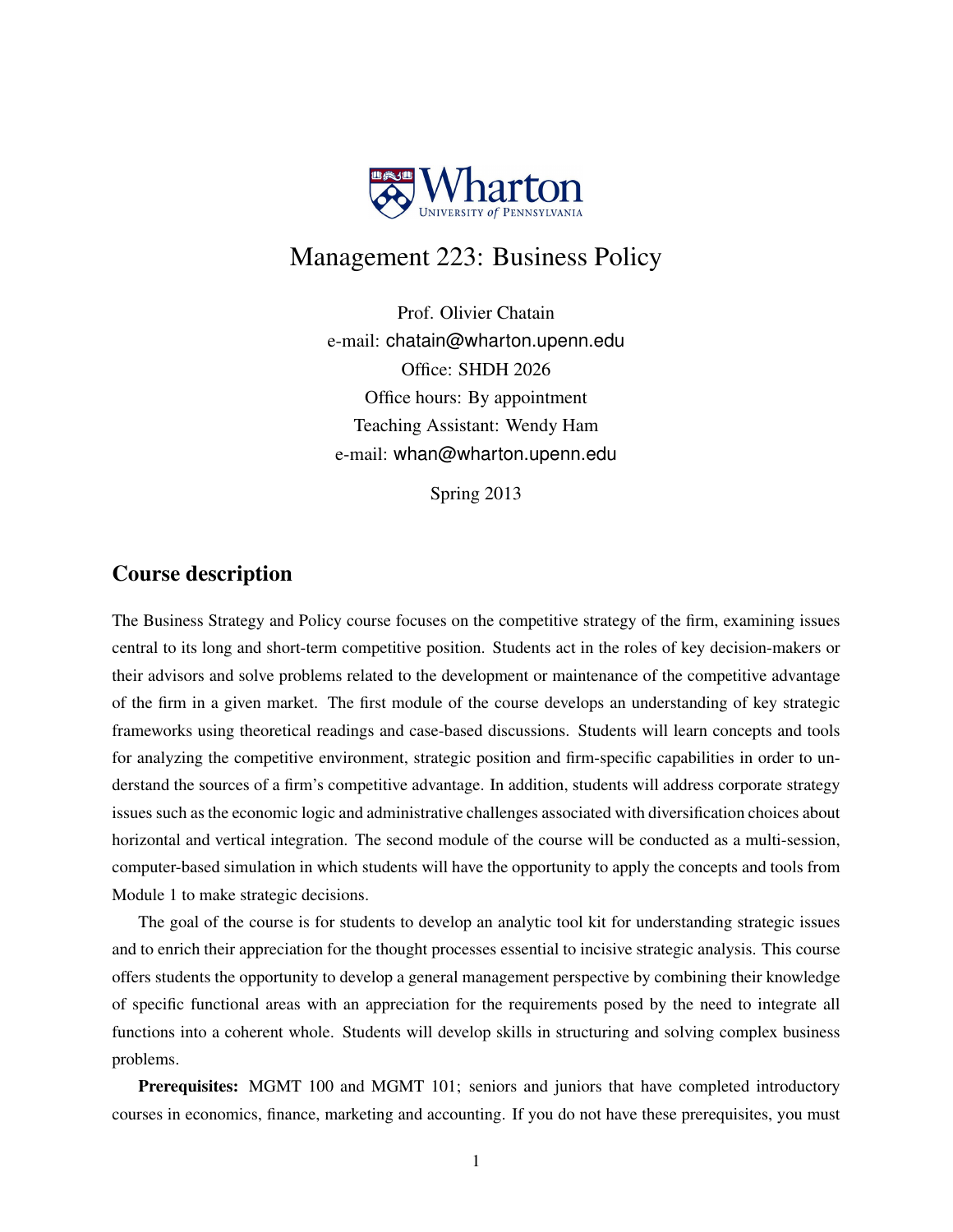provide evidence to me of your preparedness for the course.

## Course material, textbooks, and computer simulation

The bulkpack includes a collection of readings and cases and is available from study.net. There is no required textbook for this course, but I put the following textbook on reserve:

• Pankaj Ghemawat, Strategy and the Business Landscape (2nd edition or 3rd edition). Note that either edition will work for this class as there are no substantial changes in the chapters covered in this course.

Also, for further background on analyzing case studies, I have also put the following book on reserve:

• William Ellet, 2007. The case study handbook : how to read, discuss, and write persuasively about cases. Boston, Mass.: Harvard Business School Press.

There will be a computer-based simulation during the course. We will provide the appropriate material to you at the time. There will be an approximately \$50 charge for the right to use the simulations which will be charged directly to your bursar's account based on your enrollment in the class.

# Communication

The primary means of communication outside of class is the course web page on Canvas. You can reach the Canvas site for the course at https://wharton.instructure.com/login.

If you do not have a Wharton e-mail account, please go to the following website to apply for an account: http://accounts.wharton.upenn.edu/account\_user/. You need a Wharton account in order to gain access to webCafé.

# Your grade

Your grade will depend both on developing a deep knowledge of the concepts and on applying this knowledge in four areas which are the four components of the grade: class discussion, individual case analyses, team-based simulation and team final paper. The discount for late assignments is severe. Please note that you cannot take this class with a pass/fail option.

## Class sessions and participation

## Class discussion

Each class will consist of a combination of lecture and discussion of the day's topic. On most days, we will use case analysis or simulations to explore the issues at hand. Careful preparation is essential. I expect you

Management 223, Spring 2013 2 Professor Olivier Chatain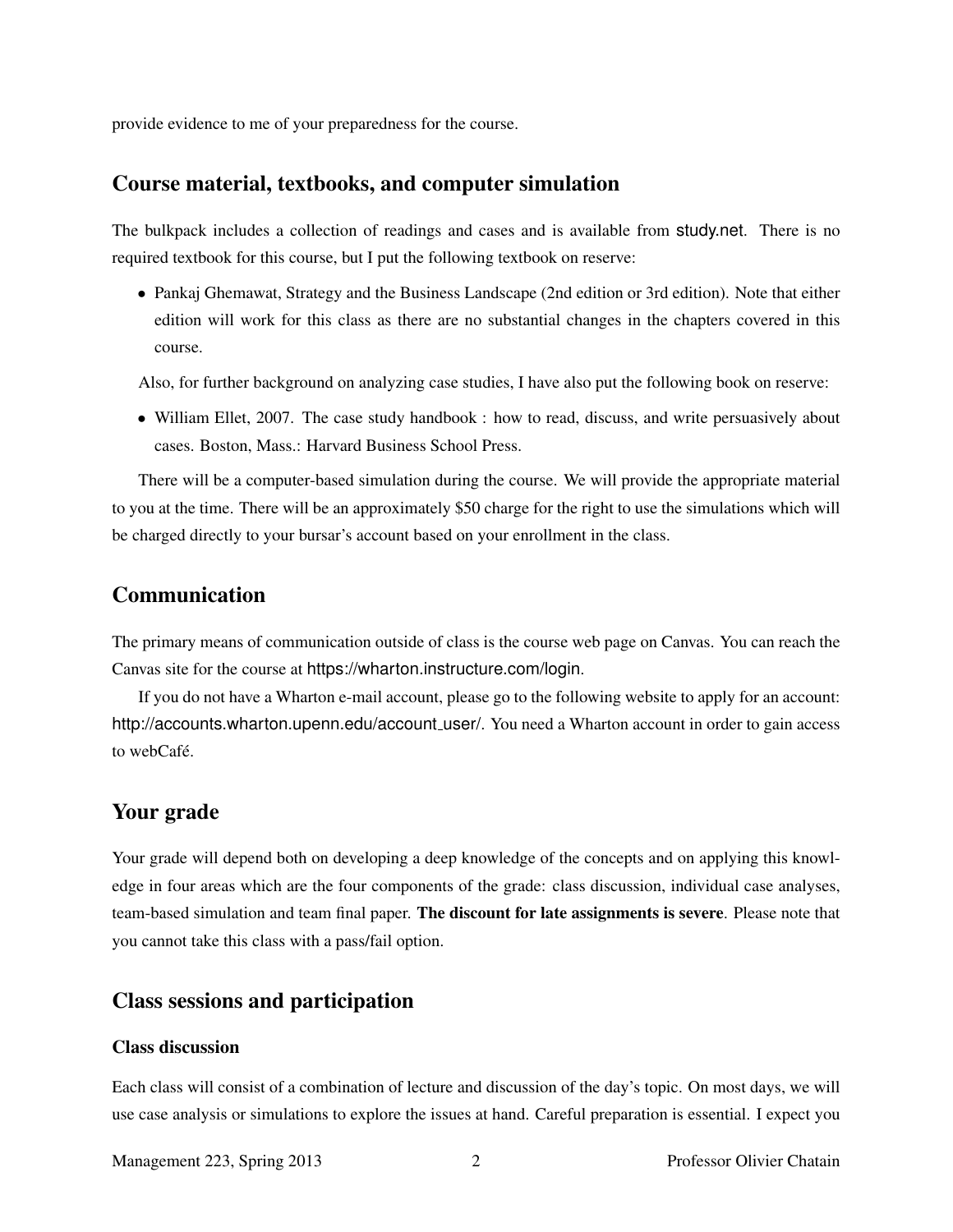| Factor                                            | Points                   |
|---------------------------------------------------|--------------------------|
| <b>Individual participation</b>                   |                          |
| Class participation                               | 15                       |
| Added value exercises                             | 6                        |
| Individual case write-up (3 write-ups in total    | 24                       |
| for 8 points each)                                |                          |
| <b>Team assignments</b>                           |                          |
| Simulation (5 points for submission of the        | 15                       |
| strategic plan, 10 points for the final write-up) |                          |
| Outline of final paper                            | 5                        |
| Final paper presentation                          | $\overline{\phantom{1}}$ |
| Final paper                                       | 30                       |
| Total                                             | 100                      |

to read all of the assigned materials for each session in advance of the class. In class, you should be prepared to analyze the concepts from the case or simulations and the readings and to discuss any questions provided in the syllabus. If you can only superficially answer the questions, you are not prepared enough for class. I may use cold calling to ensure preparation and to establish an even level of participation throughout the course.

## Class participation

I expect you to participate actively in class to help your learning and that of your peers. A productive learning environment requires active engagement of all class members. Much of your learning will occur in preparation for and participating in the class discussions. There is no substitute for the in-class aspect of learning in a case-based course. Class participation will also provide you an opportunity to exercise and improve your professional communication skills.

Your class contribution will be assessed each class period. I keep regular notes on class participation, and I track both quality and frequency of participation. Your contribution will be evaluated along the following scale:

- 3 This person's contributions in class reflect thorough analysis of the case and other required readings. Ideas are substantive, reflecting clear, well-reasoned insights grounded in strategic concepts and frameworks. Positions are well substantiated, and persuasive. If this person were not a member of the class, the quality of the discussions would diminish considerably.
- 2 This person's contributions in class reflect preparation of the case and other required readings.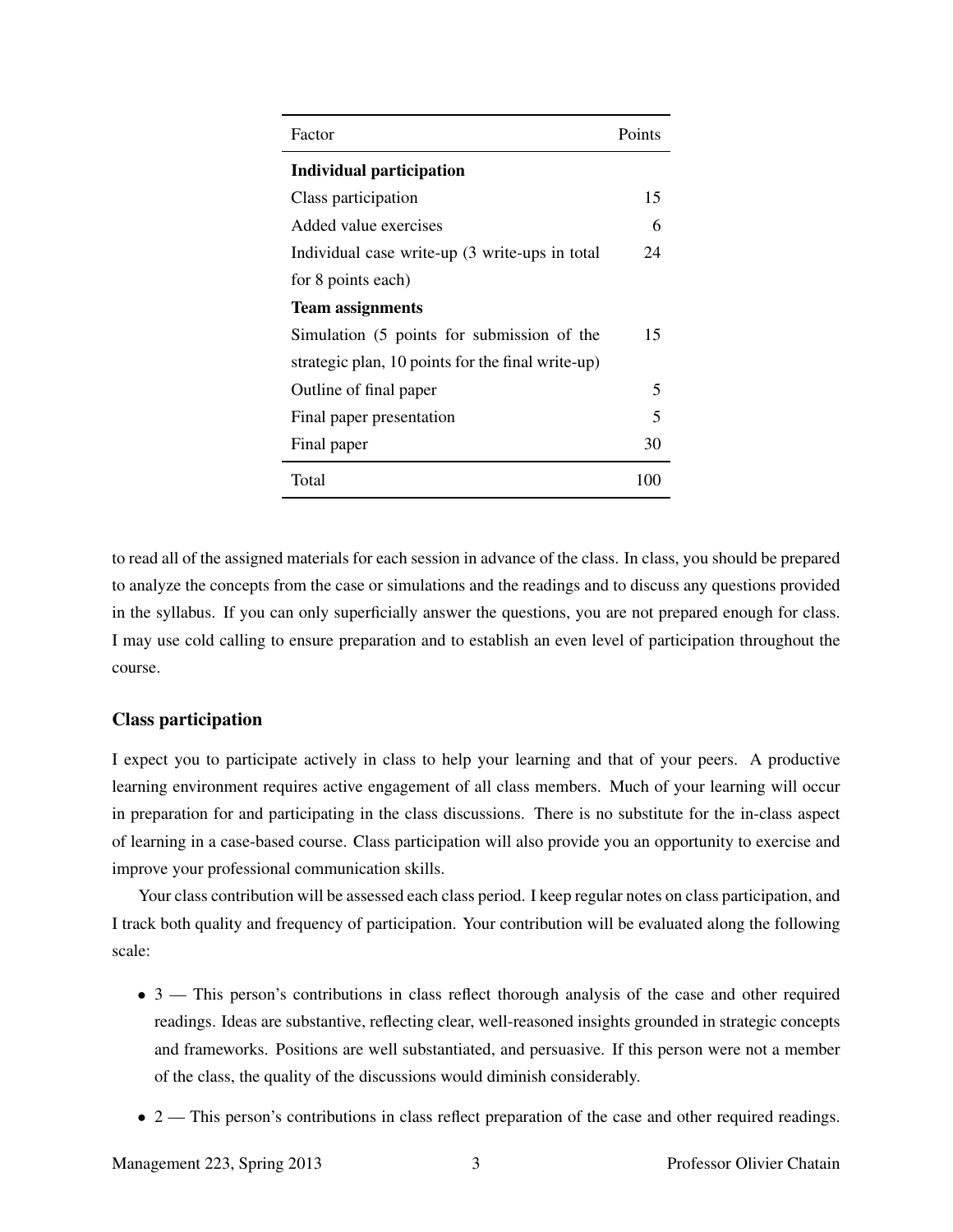Some useful insights are provided, building in part on strategic concepts and frameworks introduced in class. Support is offered for new ideas. If this person were not a member of the class, the quality of the discussions would diminish.

- 1 This person's contributions in class reflect some preparation of the case and other required readings. If this person were not a member of the class, the quality of the discussions would diminish only marginally.
- 0 This person has said little or nothing in this class. If this person were not a member of the class, the quality of the discussions would not be changed.
- $\bullet$  -1, -2, -3 This category captures two types of "participation." The first is contribution based on inadequate preparation. Ideas lack substance, and provide little or no constructive direction for the class. In fact, if this person were not a member of the class, valuable airtime would be saved. The second category reflects disruptive or unprofessional conduct that interferes with the learning or dignity of classmates and peers.

#### Other issues: Punctuality, laptops

Punctuality matters so class can start and finish on time. Repeated late arrivals will negatively affect the participation grade. Finally, please **do not use laptops in class**. Tablet may be tolerated as long as they remain flat on the table.

# Learning Teams

You will be asked to form teams of 4 students for the course. You will work in these teams to run the simulations and to prepare a final paper analyzing a company using the strategy frameworks covered in this course. You may also want to use your teams as a discussion group in preparing the cases for class discussion. The Canvas site will have a tool for this sign up process. You are required to **sign up for a team** by Monday, February 4 before class. If you are having trouble locating other team members, please send me an email and I will find you an appropriate team. This course requires extensive work in teams outside of class. You are expected to participate actively in teamwork.

In order to assure appropriate effort across the team, I will ask each of you to evaluate confidentially the efforts of your teammates after the class is over by using the form below. I will take these ratings into account in establishing the final grades for each person.

#### SAMPLE TEAM MEMBER EVALUATION FORM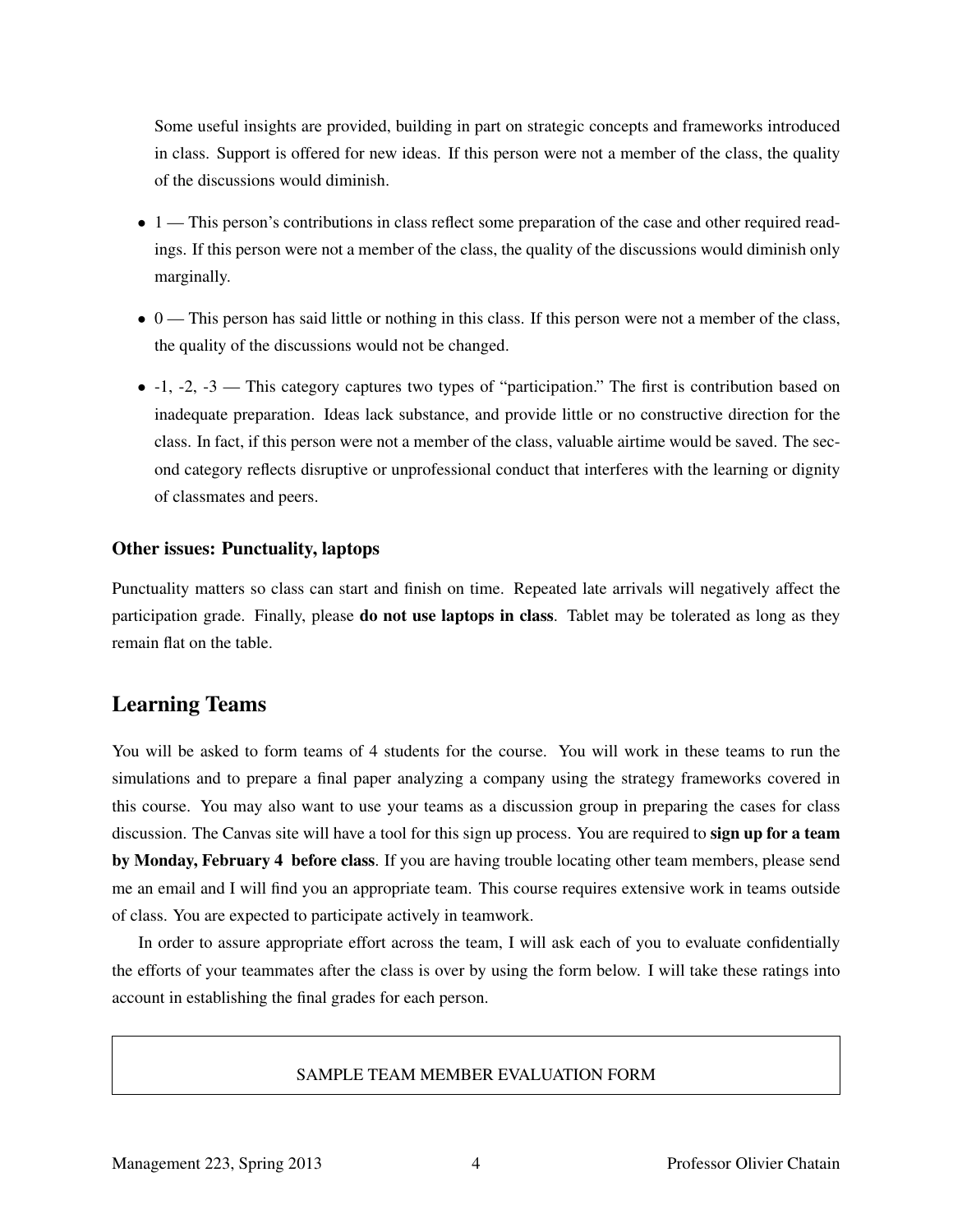Please rate the contribution (effort and quality) to the team performance in the conceptualization, development, and presentation of the business plan. Do not rate yourself. Assign a score of 1-10 to each team member other than yourself. Note: the column does not add up to 10. The scale is from:

1: Person was extremely under-committed in all of your interactions (i.e. did not read materials in advance, did not put effort into the actual simulations, or research and writing for the final paper), to:

10: Person was extremely committed in all of your interactions (i.e., the person could not have done anything more to contribute to the simulation and to the final paper project)

| Team Name and Team Letter:                  | Your Name:                          |
|---------------------------------------------|-------------------------------------|
| Team Member's Name (Not including yourself) | Effort: scale $1 (low) - 10 (high)$ |
|                                             |                                     |
|                                             |                                     |
|                                             |                                     |
|                                             |                                     |

# Applications of theories: Cases and simulations

Cases and simulations give life to management theory. In this course, they give you an opportunity to put yourself in the shoes of managers as they make strategic choices both by studying cases of companies in a variety of industries and by playing the role of managers in a computer-based simulation.

I have chosen the cases in the course to elucidate particular strategic concepts. Many of the cases focus on a critical moment in time for a company. Therefore, it is not appropriate to do research on what has happened to the company since the time the case was written. As managers, you will never have the luxury of 20/20 hindsight when you need to make strategic choices. The goal of the case preparation and discussion is to hone your own analytical skills using the information at hand.

We will also use a computer-based simulation of business problems during the course. This is an opportunity to apply the frameworks in dynamic situations. You should run this simulation in your learning teams. I will provide more information about the simulation in class. The simulation requires at least one team member to have a personal computer.

# Exercises and individual case write-ups

Each student is individually responsible for one set of exercises and 3 short case analyses over the course of the term.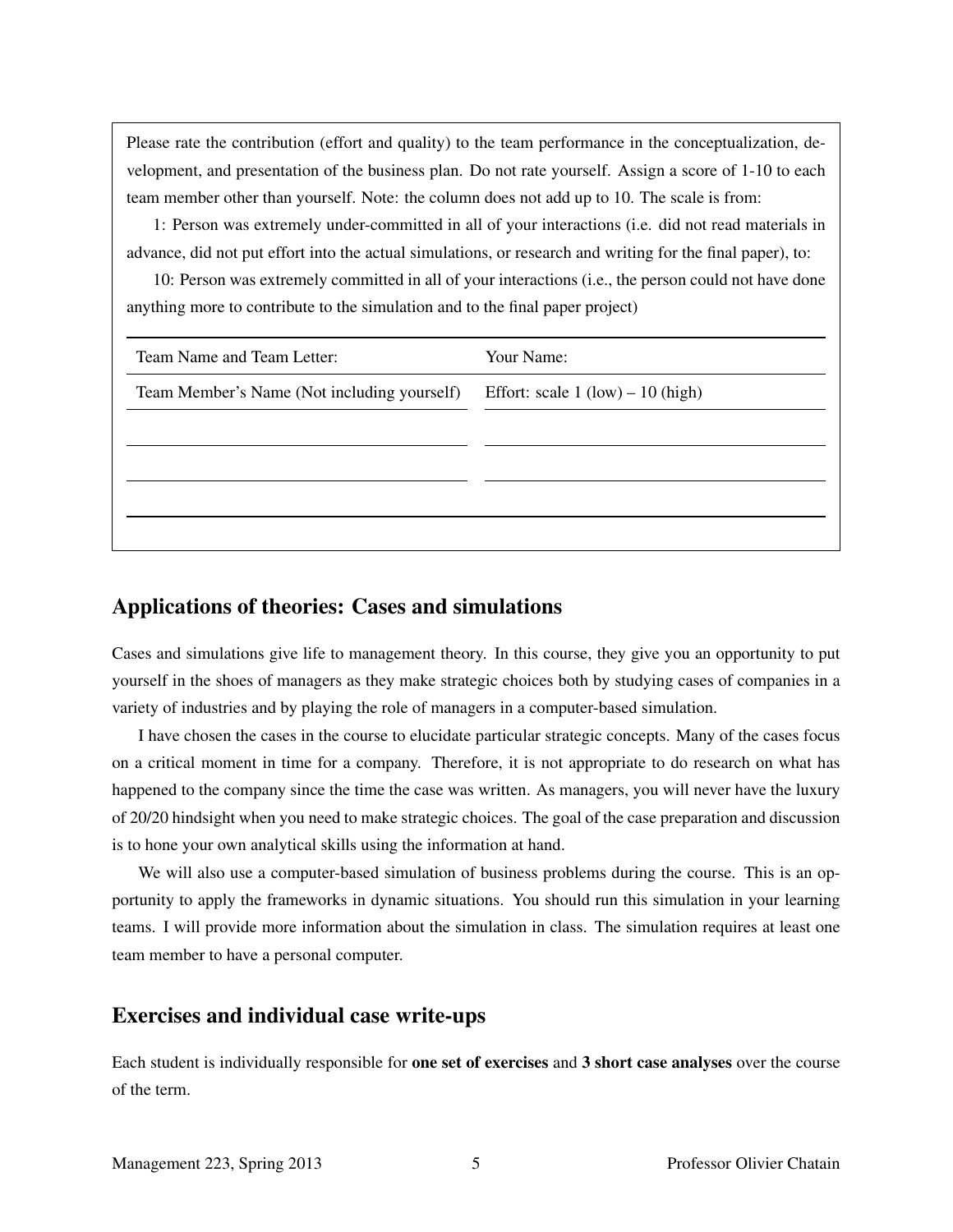| <b>Mandatory exercise</b>                                                   | Date due (hard copy to be handed in at the<br>beginning of class) |
|-----------------------------------------------------------------------------|-------------------------------------------------------------------|
| Exercises on added value                                                    | Wednesday, January 23                                             |
| Case (do write up for at least 3 of these<br>cases, pick any that you want) | Date due (UPLOADED ON CANVAS BE-<br><b>FORE CLASS)</b>            |
| Intel                                                                       | Monday, January 14                                                |
| Formula One Racing                                                          | Monday, January 28                                                |
| Ducati                                                                      | Wednesday, January 30                                             |
| <b>Dell</b>                                                                 | Monday, February 4                                                |
| Samsung                                                                     | Wednesday, February 6                                             |
| Cola Wars                                                                   | Wednesday, February 13                                            |
| Garmin                                                                      | Monday, February 18                                               |
| Apple vs. Google                                                            | Wednesday, February 20                                            |
| Celulosa Arauco                                                             | Wednesday, February 27                                            |
| Walt Disney and Pixar                                                       | Monday, March 11                                                  |
| IMG                                                                         | Wednesday, March 13                                               |

The set of exercises on added value will be an easy and direct application of concepts from the class. This assignment will allow you to check your comprehension of some key concepts. It will be graded on a pass/fail basis and is due on Wednesday, January 23 .

Each of the 3 case write-ups is limited to 2 pages (single-spaced, 1 inch margins, Times Roman 12 pt. font) of text and an optional 1 page of exhibits. Two pages may not seem like enough space, but it will force you to focus on the most important issues and write concisely. Do not use a smaller font or smaller margins for these assignments. I need space in the margins to make comments. These will be due at the beginning of the relevant class, uploaded on Canvas. No late assignments will be accepted. These are individual assignments and should not be done in your learning team. You can pick any 3 cases from the following list. If you do more than 3, I will take the 3 highest grades. Each write-up is worth 8 points. 24 total points are possible for this part of your grade.

#### Team paper requirements

The paper is a research paper. By research paper, I mean a paper that is inquisitive, critical if necessary, based on the gathering and analysis of a broad range of information. The goal is to apply to an existing company the principles of business strategy that we covered in class. The paper should not be a mere case study, content with uncritically presenting facts. It should rather seek to explain how the company under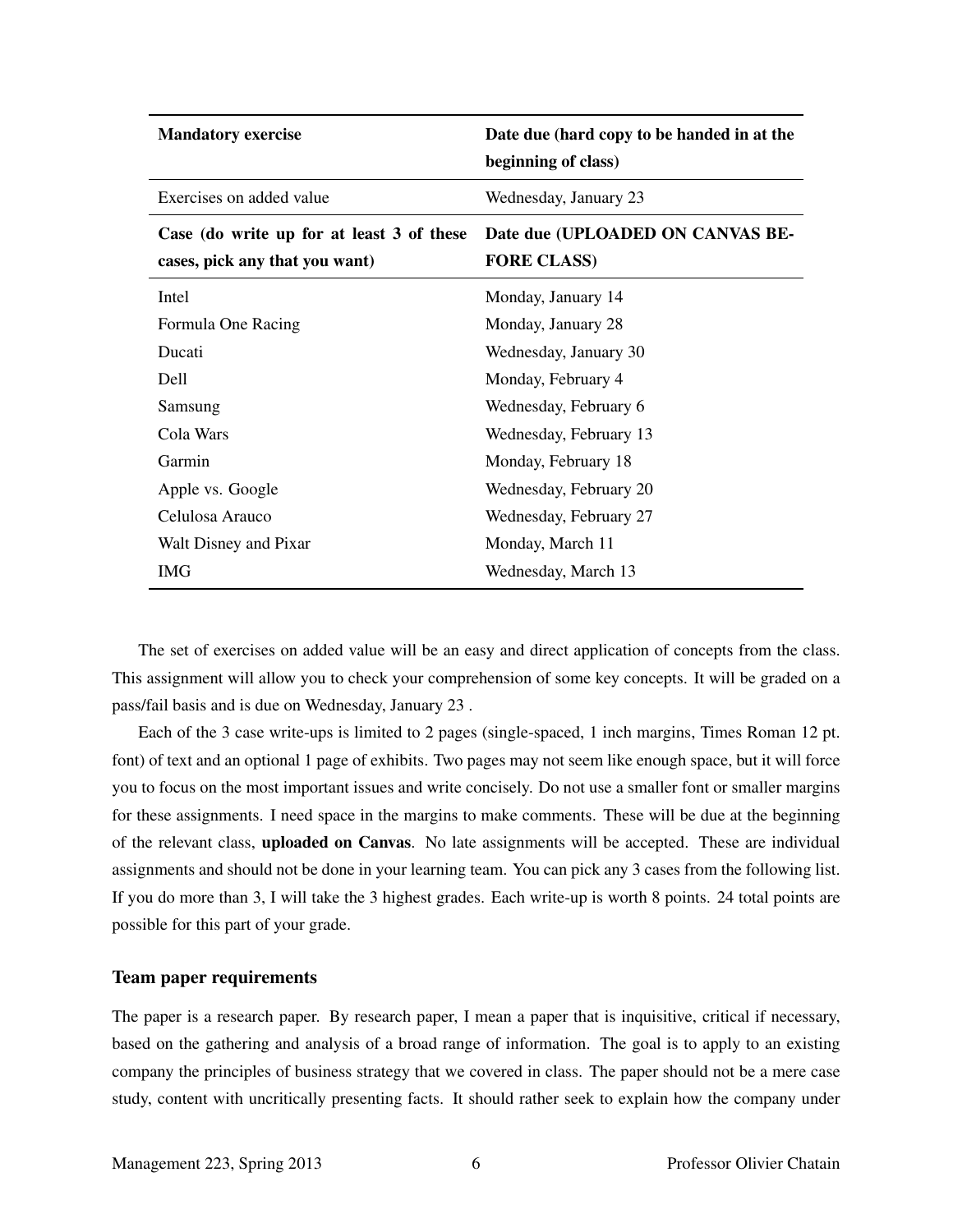study acquired its position given its competitive environment and how we should think about its evolution in the future. Imagine that you are producing this report to advise a new top-management team, a potential acquirer, or a competitor.

There is no specific page length requirement. However, I believe that a good analysis can be accomplished in about 30 pages of text (double-spaced) plus exhibits.

The proposal for your paper is due in a one paragraph write-up on Wednesday, February 27 at the beginning of class. A detailed outline of your paper is due on Wednesday, March 20 in class. Your paper is due on Friday, May 2 at 5 p.m. (uploaded to webCafé folder and hard copy delivered to my office).

#### Paper proposals

On Wednesday, February 27, please hand in your topic/company proposals at the beginning of class. Each team should provide two proposals involving different firms (you may submit two proposals on the same topic.) I will select which one you can develop into a case.

For each of your two proposals, please write one paragraph explaining why you believe this is a suitable company or pair of companies to look at. Then provide the following information for each company that you propose to study:

- 1. Short summary of the story of the company/companies (i.e., why it will be interesting to study)
- 2. Length of company history
- 3. List periods of public vs. private ownership of company; for private periods find at least one source of data for that timeframe. Keep in mind that it is much more difficult to locate information for private companies.
- 4. Brief, general list of sources of data that team expects to use (note: if you choose a private company, be especially careful about how you will get information).

You may not select companies that we are studying in the course, nor companies that you have covered in other related courses. I suggest you

On Monday, March 11, I will let you know which topic I have selected. Selection will be made based on appropriateness for the course and avoidance of overlap with other teams.

In November (dates TBD), I will be available to meet with any of the teams to discuss your progress and help you refine your thinking. I will have a signup sheet for those meetings on Canvas.

## Handing in assignments

All due dates and assignments are indicated in the syllabus. Late assignments will not be accepted. For individual assignments, please make sure your name is clearly indicated at the top of the page or on a cover

Management 223, Spring 2013 7 Professor Olivier Chatain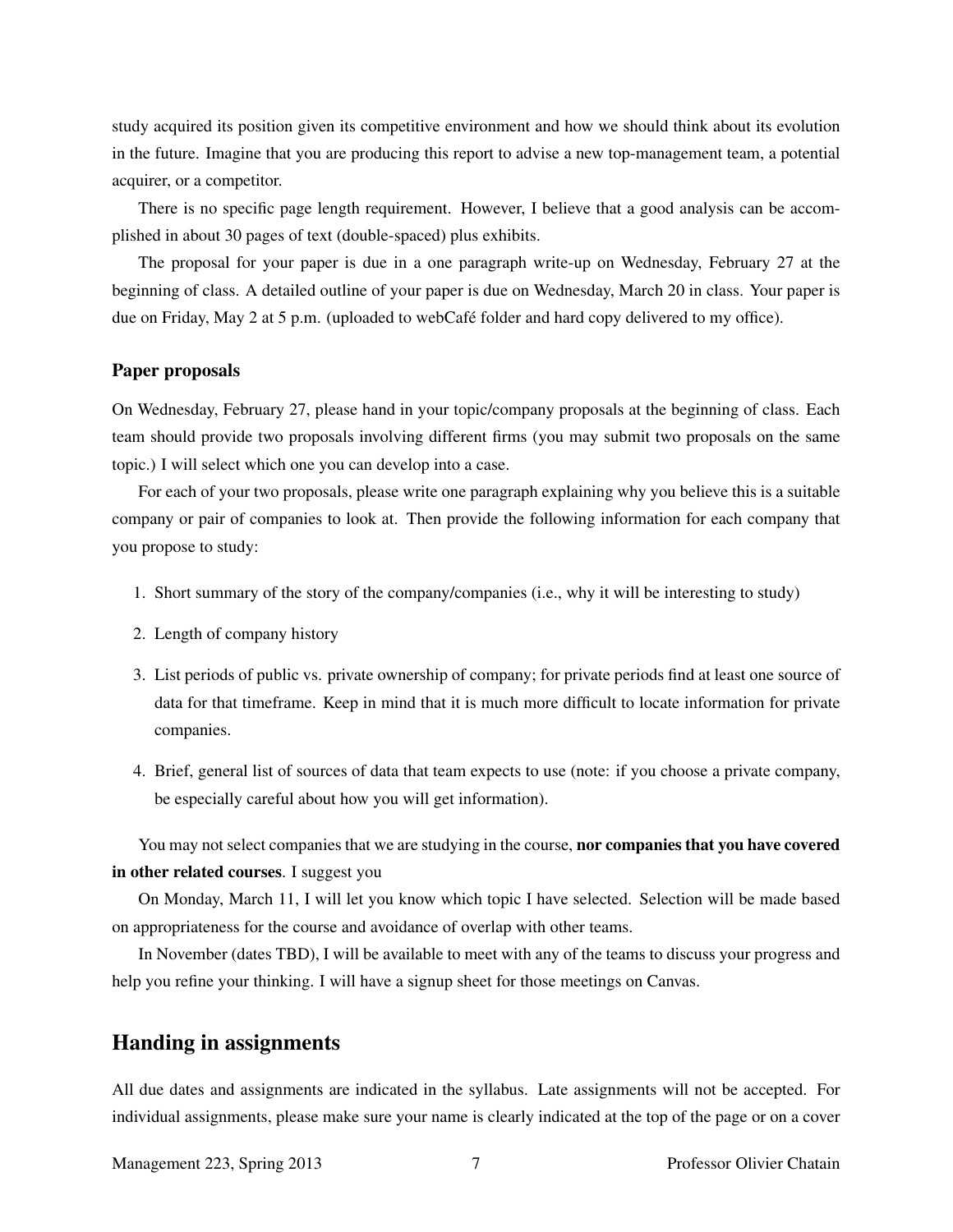| Paper compoent | Date due               |
|----------------|------------------------|
| Team formation | Monday, February 4     |
| Proposal       | Wednesday, February 27 |
| Outline        | Wednesday, March 20    |
| Paper          | Friday, May 2          |

page. For team assignments, make sure your team letter and all team members' names are indicated at the top of the page or on a cover page.

# Academic integrity

To most of you, this will probably be self-evident, but I want to make sure that we are all on the same page. Copying paragraphs or even paraphrasing sources (magazines, newspaper articles, books, analyst reports, web pages, etc.) without properly citing them is a serious offense. Properly citing means (1) if you copy word for word, you have to mark this by enclosing the copied text with quotation marks and cite the source; (2) if you take someone's idea but put it in your own words, you still need to indicate in a citation the source of the data or the idea. This citation has to follow the idea directly (either attach a footnote or endnote): it is not enough to list your sources in the bibliography of the paper (though you should do this as well). At the end of the paper, you should then list all sources that you have cited in the text. Failure to cite (plagiarism) is a very serious academic offense that will lead to a failing (F) grade, and potentially to other sanctions. To avoid such an incident, be very careful in your papers to attribute ideas, data, frameworks, etc., to their respective sources.

# Course outline

## Introduction

## Class 1: Introduction, course overview and the history of business strategy (Wednesday, January 9)

- Readings: P. Ghemawat: "Competition and Business Strategy in Historical Perspective", Business History Review 76 (Spring 2002): 37–74.
- Case: N/A

#### Class 2: The concept of strategy: Introductory case (Monday, January 14)

• Readings: N/A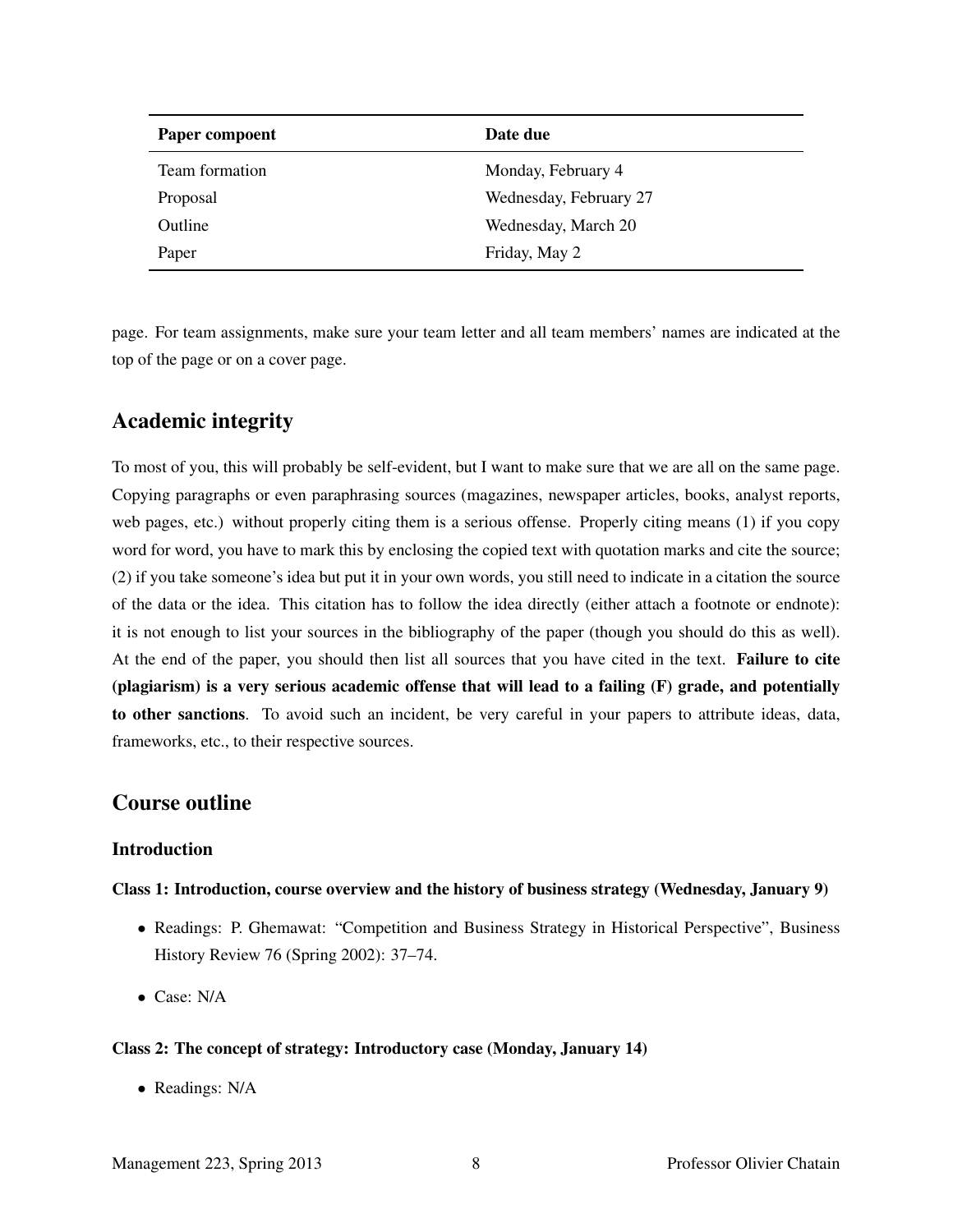- Case: Intel Corp., 1968-2003 (#9-703-427).
	- 1. What was Intel's strategy in DRAM's? Why did Intel decline in the DRAM market?
	- 2. How were they able to create and sustain a competitive advantage in microprocessors? What are the main threats to the sustainability of this competitive advantage?
	- 3. Why did Intel choose to enter new businesses such as networks, wireless, communications and online services under Craig Barrett? Do these choices make sense?

## Fundamentals of value creation and value capture

## Class 3: Foundations: creating, capturing and adding value - Part 1 (Wednesday, January 16)

- Readings:
	- 1. A. Brandenburger and H. Stuart "Value-Based Strategies", Journal of Economics and Management Strategy, 1996, pp. 5-24

## Monday, January 21: Martin Luther King Day, No class

## Class 4: Foundations: creating, capturing and adding Value - Part 2 (Wednesday, January 23)

- Readings:
	- 1. Cf. class 3.
	- 2. Optional: O. Chatain and P. Zemsky: "Value Creation and Value Capture with Frictions", Strategic Management Journal.
- Deliverable: Exercises on added value.

## Class 5: Getting into the driver's seat (Monday, January 28)

- Case: Formula One Racing (#9-703-412).
	- 1. What is Mr. Eccelstones's added value in Formula One? In the past? At the time of the case?
	- 2. How much value has Mr. E captured? How did he do it?
	- 3. What are the threats to Mr. E and the companies that he created?

## How to compete, Part I: Competitive advantage and competitive positioning

## Class 6: Competitive positioning I: Leveraging company specific assets (Wednesday, January 30)

• Readings: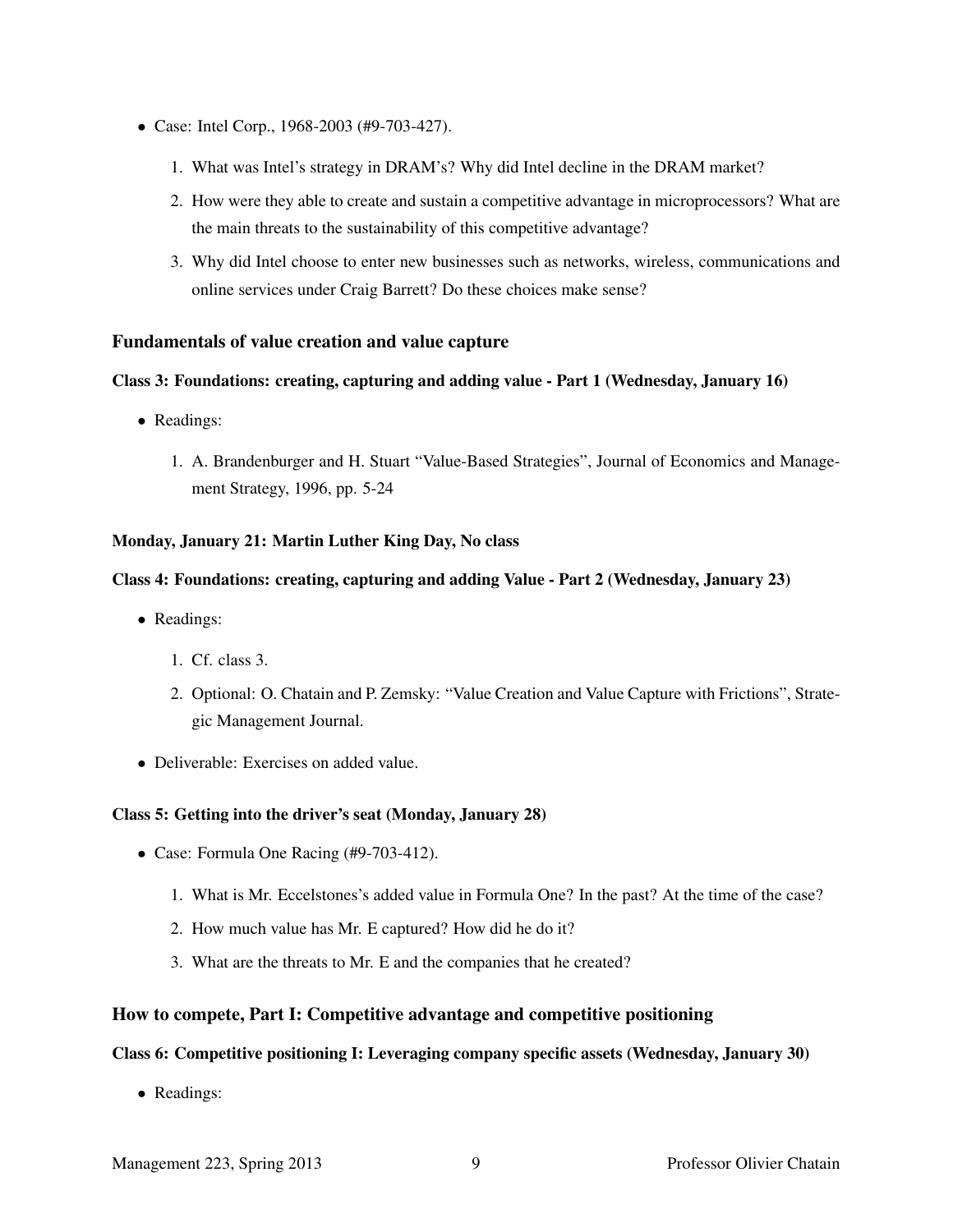- 1. P. Ghemawat and J. Rivkin, "Creating Competitive Advantage", Teaching note.
- Case: Ducati (#9-710-442).
	- 1. How did Ducati become the second most profitable motorcycle maker in the world despite its small scale? What is the fundamental economic logic of Minoli's turnaround?
	- 2. Can Ducati sustain its position in the sport segment? Can Honda and the other Japanese manufacturers stop its growth in this segment?
	- 3. What alternatives are available to Minoli in 2001? Which would you recommend?

#### Class 7: Competitive positioning II: Structuring the value chain (Monday, February 4)

- Readings:
	- 1. P. Ghemawat and J. Rivkin, "Creating Competitive Advantage", Teaching note.
	- 2. O. Chatain, "Note on Back-of-the-Envelope Analyses in Strategy". Concentrate on the cost analysis part.
- Case: Revitalizing Dell (#9-710-442).
	- 1. What are some of the key choices Dell has made in how it competes to distinguish it from its primary competitors?
	- 2. Prior to the efforts by competitors to match Dell (circa 1997), how big was Dell's comparative advantage? See if you can use the numbers in the case and reasonable estimates to quantify the advantage. How has Dell used this advantage in the market? (Think about the customer willingness to pay.)
	- 3. Why was it hard for competitors to respond to the challenge posed by Dell's competitive advantage in the 1990's?
	- 4. How can you explain Dell challenges in recent years?
- Deliverables:
	- 1. You must complete your signup for teams on WebCafé today.

#### Class 8: Competitive positioning III: Sustaining competitive advantage (Wednesday, February 6)

- Readings: D. Besanko, D. Dranove, M. Shanley and S. Schefer "Sustaining Competitive Advantage", Chapter 12, Economics of Strategy, 3rd Edition, John wiley & Sons, Inc, 2004.
- Case: Samsung Electronics (# 9-705-508)
	- 1. What are the sources of Samsung's cost advantage in DRAM in 2003?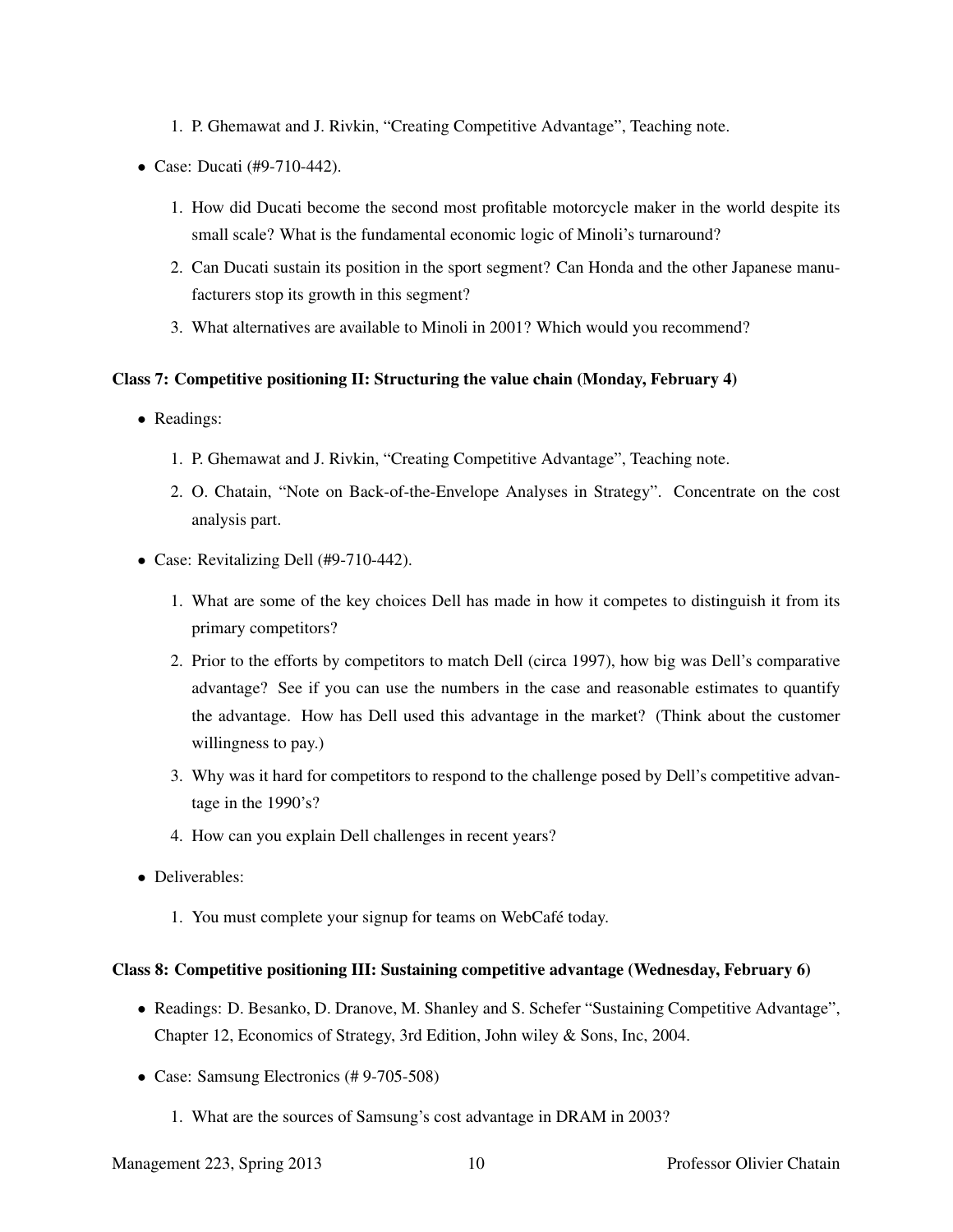- 2. What are the sources of Samsung's price premium in DRAM in 2003?
- 3. What recommendation would you make to Chairman Lee regarding Samsung's response to the threat of large-scale Chinese entry?

#### How to compete: Industry context

### Class 9: Structural analysis of the industry I: Fundamentals (Monday, February 11)

- Readings:
	- 1. M. Porter "The Five Competitive Forces That Shape Strategy", Harvard Business Review, January 2008, 79-93.
	- 2. A. Brandenburger "Porter's Added Value: High Indeed!," Academy of Management Executive, 2002, pp 58-60.

## Class 10: Structural analysis of the industry II: The Five Forces (Wednesday, February 13)

- Readings:
	- 1. M. Porter "The Five Competitive Forces That Shape Strategy", Harvard Business Review, January 2008, 79-93.
	- 2. A. Brandenburger "Porter's Added Value: High Indeed!," Academy of Management Executive, 2002, pp 58-60.
- Case: Cola Wars Continue: Coke and Pepsi in 2006 (#9-706-447).
	- 1. Why is the soft drink concentrate industry dominated by two firms? What is the basis for scale economies in this industry?
	- 2. Use the 5-Forces framework to explain why the soft drink concentrate industry is so profitable.
	- 3. How has the industry structure changed in the 1990's to the present? Can Coke and Pepsi sustain their profits in the U.S. in the wake of the growing popularity of non-carbonated drinks?

# Class 11: Structural analysis of the industry III: Dynamics of the business landscape (Monday, February 18)

- Readings:
	- 1. M. Porter "The Five Competitive Forces That Shape Strategy", Harvard Business Review, January 2008, 79-93. [especially subsection changes in Industry Structure]
- Case: Garmin.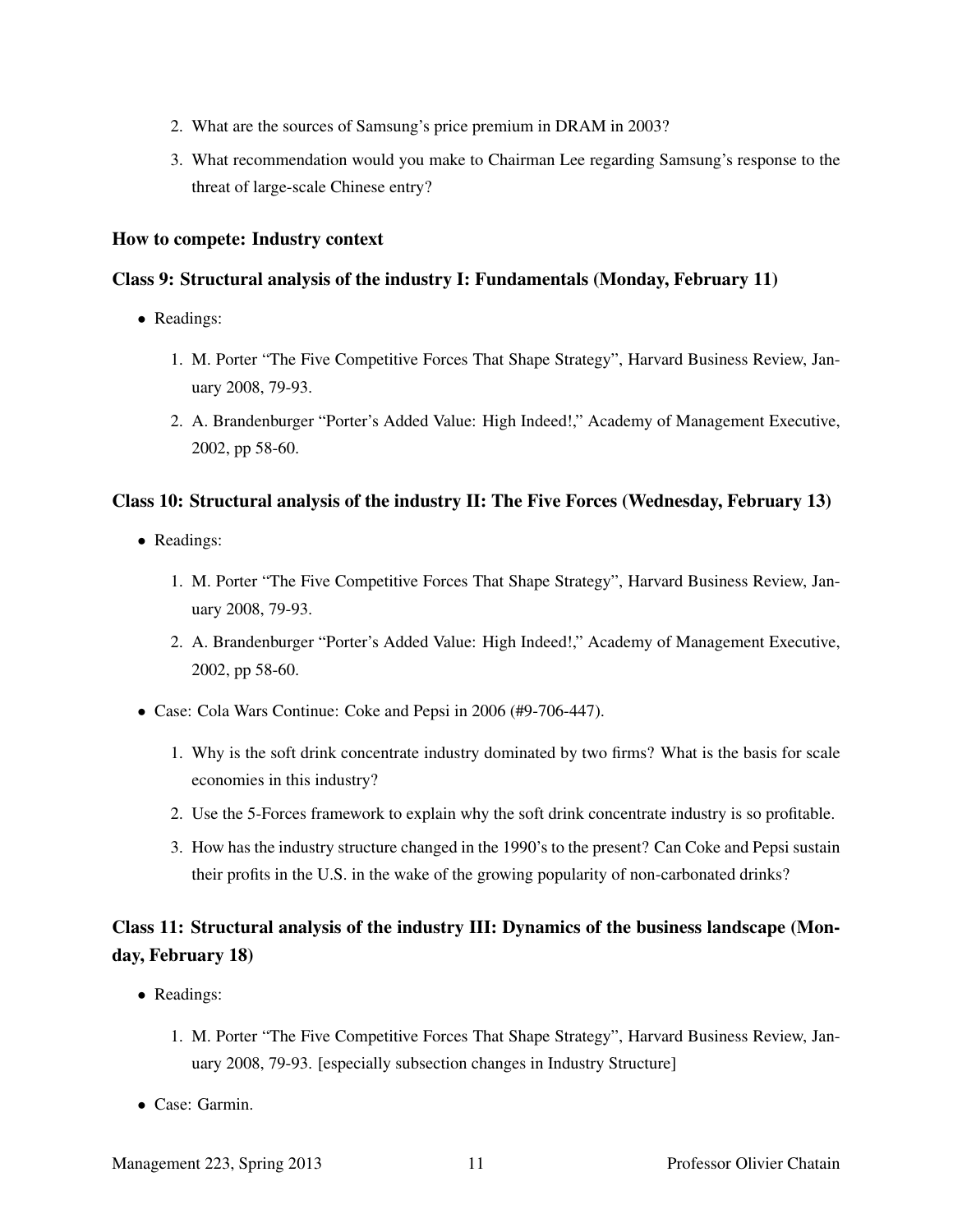- 1. Why, historically, has the PND industry been so profitable?
- 2. What challenges / changes are likely to influence the PND industry? What do these trends imply for the evolution of the industry?
- 3. Can Garmin, TomTom and other established players sustain their market positions and margins in years to come? What will you recommend to Dr. Min Kao, Garmin's CEO?

# Class 12: Structural analysis of the industry IV: Competition between ecosystems (Wednesday, February 20)

- Readings:
	- 1. TBD
- Case: Ecosytems
	- 1. Apple vs Google. (Links to Business Week website: "Apple vs. Google" and "Collision course")
	- 2. Technology giants at war: Another game of thrones, The Economist, December 1, 2012
- Questions
	- 1. What is Apple's business model and who are the key players in its value net? What is Google's business model and who are the key players in its value net? What are the similarities and differences?
	- 2. Where should we expect cooperation and where should we expect competition between Apple and Google?
	- 3. How would Google's and Apple's recent strategic moves affect industry structure and profitability?

# Where to compete: Firm resources, capabilities and corporate strategies

## Class 13: Corporate strategy I: Lecture on corporate strategy (Monday, February 25)

- Readings:
	- 1. M. Piskorski, "Choosing Corporate and Global Scope". Teaching note.
- Case: No Case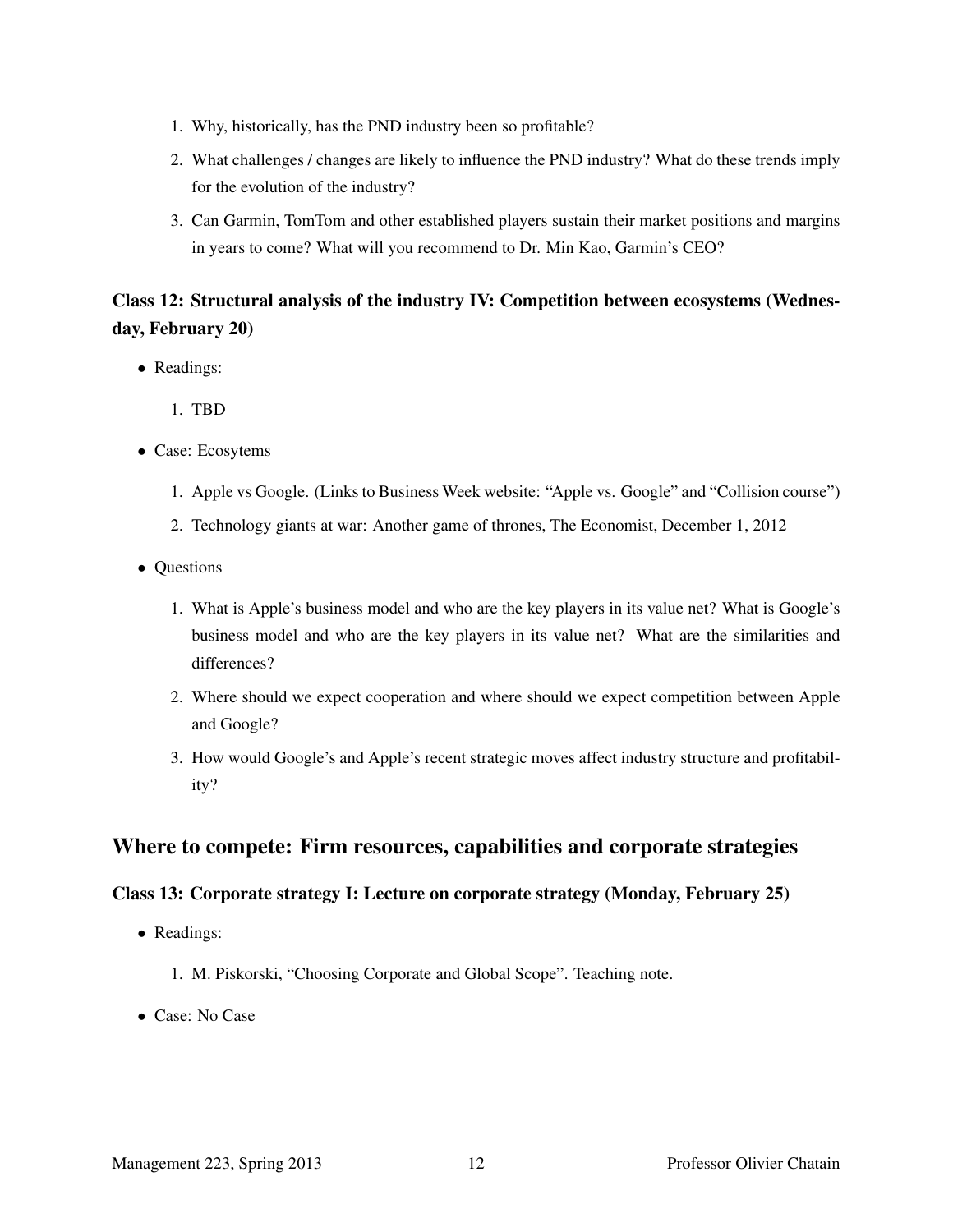# Class 14: Corporate strategy II: Forward Integration vs. Horizontal Expansion (Wednesday, February 27)

- Case: Arauco (A): Forward Integration or Horizontal Expansion? (# 9-705-474)
	- 1. Should Arauco build the Nueva Aldae project?
	- 2. What are the sources of Arauco's competitive advantage?
	- 3. Should Arauco own both forests and pulp production facilities? Does the Alto Parana project help you answer this question?
	- 4. Do you think there is a better alternative to investing in a pulp plant?
- Deliverable: Proposals for final paper

## Spring break

# Class 15: Corporate strategy III: Managing relationships between partner corporations (Monday, March 11)

- Readings:
	- 1. Cf. Class 11
- Case: The Walt Disney Company and Pixar Inc.: To Acquire or Not to Acquire? (# 9-709-462).
	- 1. Which is greater: the value of Pixar and Disney in an exclusive relationship, or the sum of the value that each could create if they operated independtly of one another or were allowed to form relationships with other companies? Why?
	- 2. Assuming that Pixar and Disney are more valuable in an exclusive relationship, can that value be realized through a new contract? Or is common ownership required (i.e., must Disney acquire Pixar)?
	- 3. If Disney does acquire Pixar, how should Bob Iger and his team organize and manage the combined entity? What challenges do you foresee, and how would you meet them?

## Class 16: Corporate strategy IV: Leveraging talent (Wednesday, March 13)

- Reading: Cf. Class 11
- Case: International Management Group (IMG) (# 9-702-409).
	- 1. Where does the value of the relationship between clients and IMG resides? Is it with the agents? With IMG? Elsewhere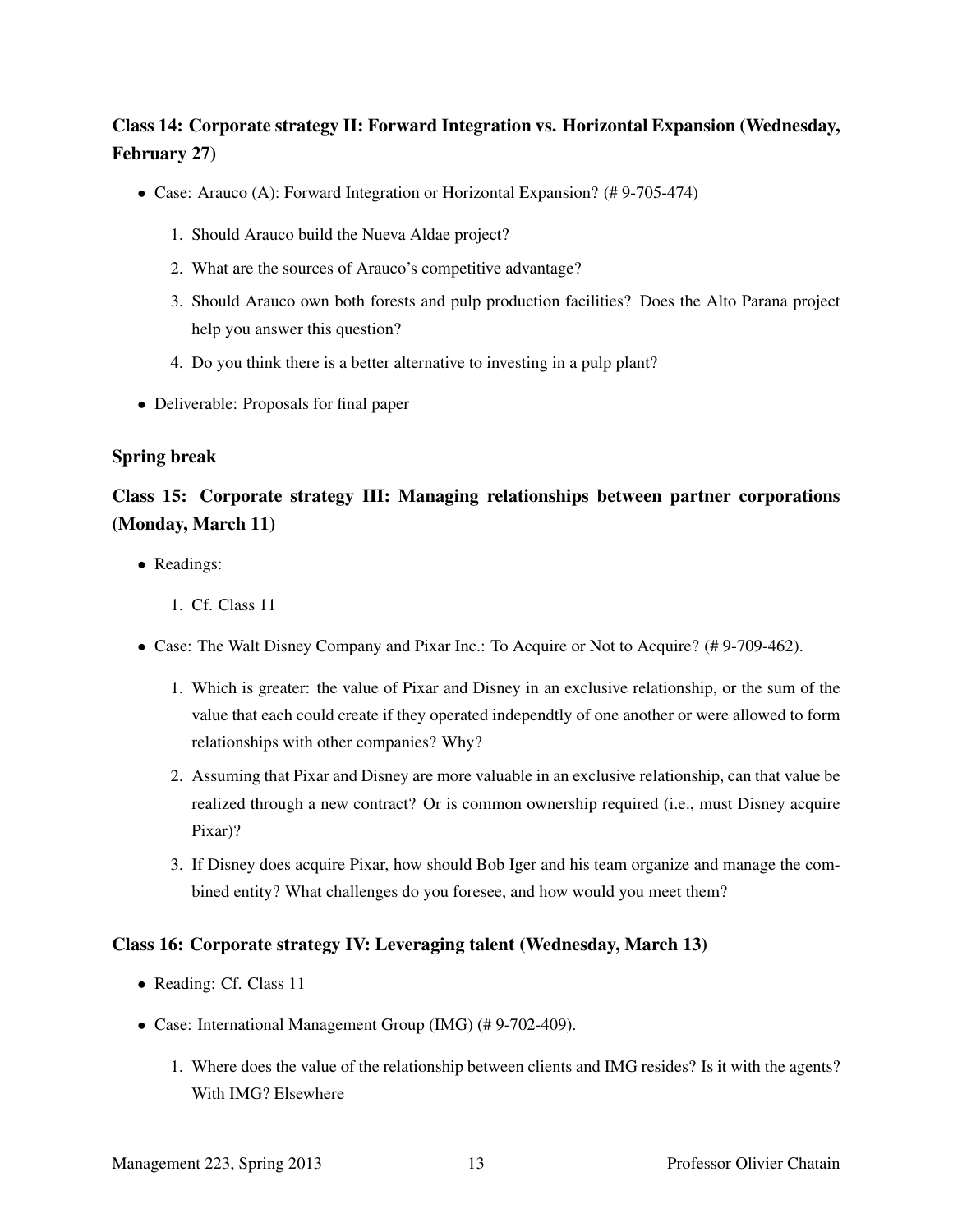- 2. Evaluate IMG's various decisions to enter new areas or new lines of business. Which areas of expansion do you consider most sensible, and which are least compelling?
- 3. What do you perceive to be the biggest challenge in structuring an organization like IMG? How might these difficulties be overcome?
- 4. If you were a potential competitor to IMG, what strategy would you pursue to compete against it? Where do you think IMG is most vulnerable today?

# Integration and summary

## Class 17: Integrating and applying concepts (Monday, March 18)

- Readings: N/A
- Case: N/A

We will introduce the Business Strategy Game simulation and provide instructions for running the simulation over the next several class sessions.

## Class 18: Integrating and applying concepts (Wednesday, March 20)

- Readings: N/A
- Business Strategy game
	- 1. Review the spreadsheets in the game.
	- 2. What can you say about the current footwear industry structure and profitability?
	- 3. What are the main kinds of strategic decisions that your company can make?
- Deliverable: Outline of final paper due at the beginning of class.

## Class 19: Integrating and applying concepts (Monday, March 25)

- Readings: N/A
- Business Strategy game
	- 1. Your team should decide on a basic strategic position for your firm. Then, implement the strategy by making a set of decisions. Submit these decisions according to the schedule in the instructions. Play two rounds of the game. In class, we will discuss the following questions:
	- 2. What strategic position have you chosen for your firm?
	- 3. How did your decisions reflect that position?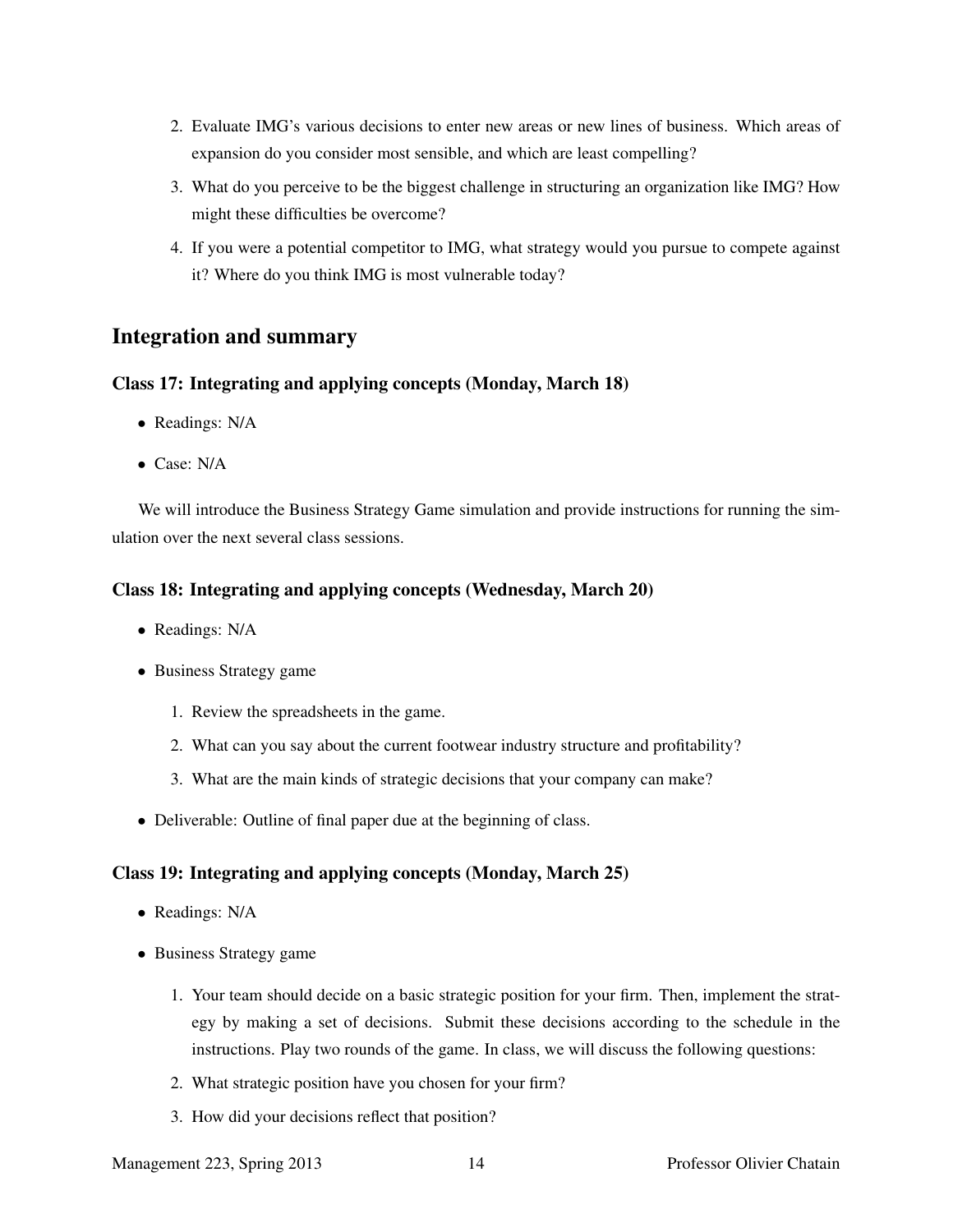4. What were your expectations before you saw the results of the first round? Were there any surprises? If so, what?

## Class 20: No class: Time for team meetings/running simulation (Wednesday, March 27)

## Class 21: Integrating and applying concepts (Monday, April 1)

- Readings: N/A
- Business Strategy game
	- 1. Play one more round of the game. Submit the decisions according to the overall schedule for the simulation. Reflecting on the results from the first three rounds of the game, determine if you should maintain your original strategy or change it. Then, go to the strategic planning page and fill out the strategic plan for your business (you will only be able to access this after the 3rd round runs). Print out the strategic plan and bring it to class. In class, we will discuss the following questions:
	- 2. Is the strategy reflected in your strategic plan different from your plan of attack for the first 3 rounds?
	- 3. What challenges did you face in developing the plan?
	- 4. Is this planning exercise realistic? Why or why not?
- Assignment to hand in: Hand in a printout of your strategic plan. This is a team assignment, so only hand in one printout per team.

## Class 22: No class: Time for team meetings/running simulation (Wednesday, April 3)

## Class 23: Integrating and applying concepts (Monday, April 8)

- Readings: N/A
- Business Strategy game
	- 1. Run 3 more rounds of the game according to the schedule established in the instructions. Compare your results to those you anticipated in your strategic plan. In a one page write-up, answer the following questions:
	- 2. Did you get the results you anticipated in your strategic plan? Why or why not?
	- 3. What was the strategy that you chose to implement? In retrospect, what should you have done?
	- 4. What lessons about strategy do you take away from this exercise?
- Assignment to hand in: Hand in one page answering the questions above at the beginning of class. This is a team assignment, so only hand in one page per team.